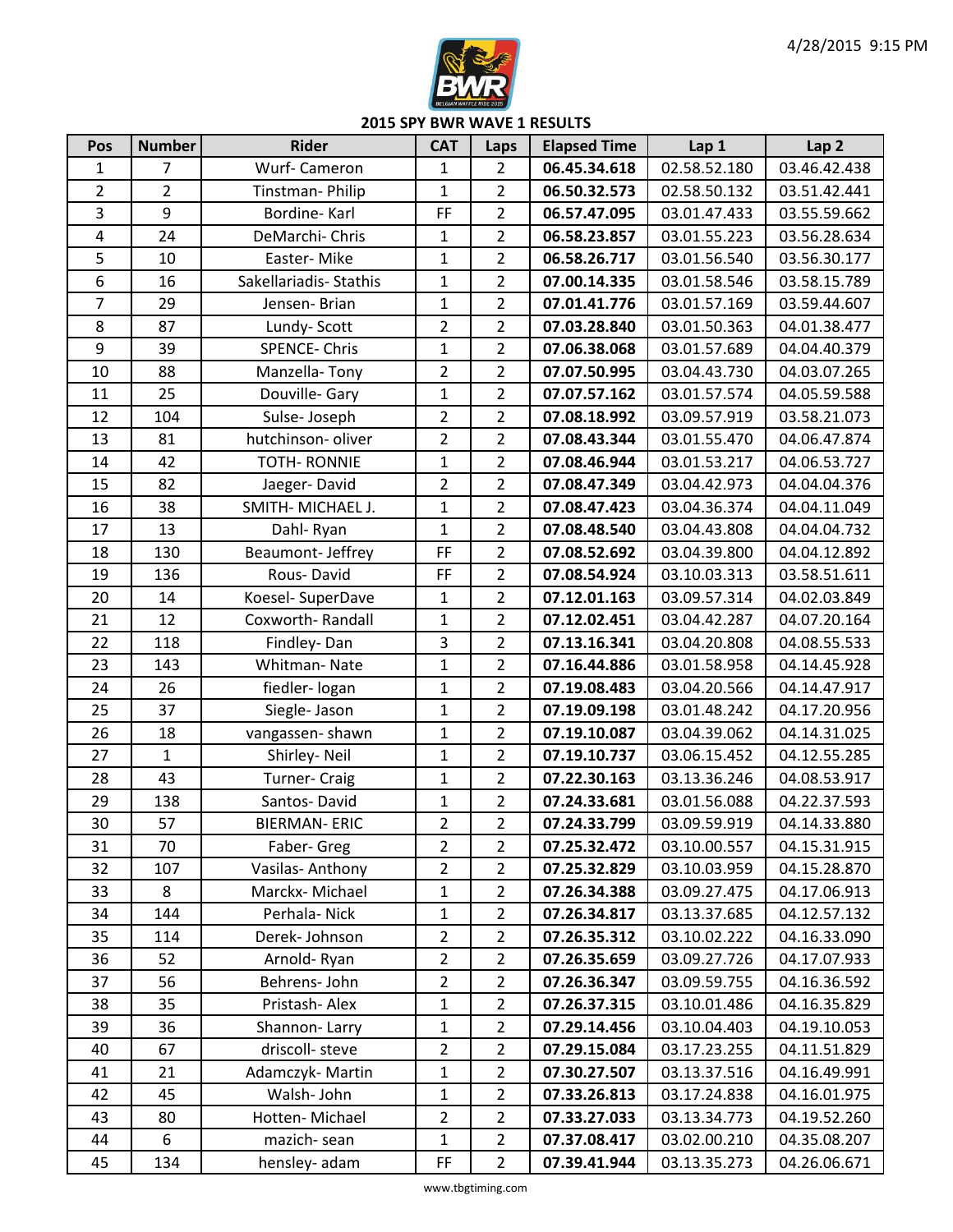

| Pos | <b>Number</b> | <b>Rider</b>           | <b>CAT</b>              | Laps           | <b>Elapsed Time</b> | Lap 1        | Lap <sub>2</sub> |
|-----|---------------|------------------------|-------------------------|----------------|---------------------|--------------|------------------|
| 46  | 135           | Picarelli-Richard      | FF                      | $\overline{2}$ | 07.39.43.006        | 03.13.28.353 | 04.26.14.653     |
| 47  | 74            | Grassi-Noah            | 2                       | $\overline{2}$ | 07.39.55.899        | 03.10.05.700 | 04.29.50.199     |
| 48  | 117           | cobley-dan             | 3                       | $\overline{2}$ | 07.42.05.426        | 03.23.48.365 | 04.18.17.061     |
| 49  | 79            | Holden-Jason           | $\overline{2}$          | $\overline{2}$ | 07.42.06.219        | 03.23.47.557 | 04.18.18.662     |
| 50  | 63            | Clermont-Cliff         | 2                       | $\overline{2}$ | 07.43.04.929        | 03.13.32.753 | 04.29.32.176     |
| 51  | 101           | SANFORD- JEFF          | $\overline{2}$          | $\overline{2}$ | 07.43.09.262        | 03.13.32.495 | 04.29.36.767     |
| 52  | 71            | Fantone-Marco          | $\overline{2}$          | $\overline{2}$ | 07.43.11.766        | 03.13.39.344 | 04.29.32.422     |
| 53  | 72            | Fayad-Dalton           | $\overline{\mathbf{c}}$ | $\overline{2}$ | 07.43.16.503        | 03.23.46.264 | 04.19.30.239     |
| 54  | 103           | Sullivan-Peter         | $\overline{2}$          | $\overline{2}$ | 07.47.18.615        | 03.17.25.290 | 04.29.53.325     |
| 55  | 110           | Witthoff- Scott        | $\overline{2}$          | $\overline{2}$ | 07.48.25.831        | 03.23.45.345 | 04.24.40.486     |
| 56  | 98            | Pego-Richard           | 2                       | $\overline{2}$ | 07.48.30.859        | 03.27.20.357 | 04.21.10.502     |
| 57  | 97            | Peck-Clayton           | $\overline{2}$          | $\overline{2}$ | 07.49.49.508        | 03.29.19.677 | 04.20.29.831     |
| 58  | 77            | hileman-mike           | $\overline{2}$          | $\overline{2}$ | 07.50.58.084        | 03.14.29.288 | 04.36.28.796     |
| 59  | 69            | Evans-Scott            | $\overline{2}$          | $\overline{2}$ | 07.53.13.508        | 03.13.33.720 | 04.39.39.788     |
| 60  | 78            | Hines-Michael          | $\overline{2}$          | $\overline{2}$ | 07.54.10.111        | 03.35.43.516 | 04.18.26.595     |
| 61  | 51            | Appelman-Marcel        | $\overline{2}$          | $\overline{2}$ | 07.55.07.813        | 03.23.50.633 | 04.31.17.180     |
| 62  | 109           | Willard-Ted            | $\overline{2}$          | $\overline{2}$ | 08.03.05.394        | 03.17.30.389 | 04.45.35.005     |
| 63  | 112           | Zavyalov-Innokenty     | $\overline{2}$          | $\overline{2}$ | 08.03.51.458        | 03.29.17.844 | 04.34.33.614     |
| 64  | 75            | Grill- Nathan          | $\overline{2}$          | $\overline{2}$ | 08.05.16.278        | 03.13.38.331 | 04.51.37.947     |
| 65  | 122           | Hodgin-Lee             | 3                       | $\overline{2}$ | 08.06.01.057        | 03.17.23.838 | 04.48.37.219     |
| 66  | 59            | Cady-Ryan              | $\overline{\mathbf{c}}$ | $\overline{2}$ | 08.06.02.130        | 03.13.37.931 | 04.52.24.199     |
| 67  | 89            | Martinez-Harold        | $\overline{2}$          | $\overline{2}$ | 08.11.19.703        | 03.35.46.062 | 04.35.33.641     |
| 68  | 73            | Flores-Alan            | $\overline{2}$          | $\overline{2}$ | 08.11.21.363        | 03.23.51.665 | 04.47.29.698     |
| 69  | 125           | McClure-Andrew         | 3                       | $\overline{2}$ | 08.11.21.873        | 03.29.18.959 | 04.42.02.914     |
| 70  | 22            | Anderson-Eric          | $\mathbf{1}$            | $\overline{2}$ | 08.13.00.267        | 03.35.37.328 | 04.37.22.939     |
| 71  | 83            | Johnson-Scot           | $\overline{2}$          | $\overline{2}$ | 08.13.05.221        | 03.35.46.868 | 04.37.18.353     |
| 72  | 133           | Hearn-Brandon          | FF                      | $\overline{2}$ | 08.13.08.619        | 03.27.20.621 | 04.45.47.998     |
| 73  | 95            | Nagy-Mark              | $\overline{2}$          | $\overline{2}$ | 08.17.09.345        | 03.27.16.992 | 04.49.52.353     |
| 74  | 68            | Espinosa- Pablo        | $\overline{2}$          | $\overline{2}$ | 08.18.07.433        | 03.40.26.174 | 04.37.41.259     |
| 75  | 15            | Stevenson-Cody         | $\overline{1}$          | $\overline{2}$ | 08.20.48.634        | 03.24.00.538 | 04.56.48.096     |
| 76  | 137           | Thompson-Stewart       | FF                      | 2              | 08.21.33.284        | 03.35.41.376 | 04.45.51.908     |
| 77  | 111           | Yeh-Robert             | $\overline{2}$          | $\overline{2}$ | 08.33.29.948        | 03.32.05.786 | 05.01.24.162     |
| 78  | 32            | KIRKWOOD- KEVIN        | 1                       | $\overline{2}$ | 08.37.19.283        | 03.35.54.254 | 05.01.25.029     |
| 79  | 102           | <b>STUART- STEVEN</b>  | $\overline{2}$          | $\overline{2}$ | 08.37.19.564        | 03.35.53.394 | 05.01.26.170     |
| 80  | 96            | Owens- Bud             | $\overline{2}$          | $\overline{2}$ | 08.40.34.569        | 03.40.42.177 | 04.59.52.392     |
| 81  | 99            | Robbins-James          | 2                       | $\overline{2}$ | 08.40.34.792        | 03.40.41.559 | 04.59.53.233     |
| 82  | 85            | ley-ryan               | 2                       | $\overline{2}$ | 08.43.04.549        | 03.35.39.715 | 05.07.24.834     |
| 83  | 123           | Johanson-Derek         | 3                       | 2              | 08.43.05.206        | 03.35.42.248 | 05.07.22.958     |
| 84  | 58            | brown-christopher      | 2                       | $\overline{2}$ | 08.47.29.342        | 03.29.19.817 | 05.18.09.525     |
| 85  | 17            | Sobey-Erick            | 1                       | $\overline{2}$ | 08.50.23.230        | 04.06.15.881 | 04.44.07.349     |
| 86  | 141           | Bienias-Rick           | 5                       | $\overline{2}$ | 08.56.26.409        | 03.44.33.529 | 05.11.52.880     |
| 87  | 55            | <b>Baynes-Geoffrey</b> | 2                       | $\overline{2}$ | 08.59.46.736        | 04.07.51.578 | 04.51.55.158     |
| 88  | 28            | Holland-Robert         | 1                       | $\overline{2}$ | 09.02.40.203        | 03.57.21.058 | 05.05.19.145     |
| 89  | 139           | Stewart-Willie         | $\overline{2}$          | $\overline{2}$ | 09.06.21.695        | 03.49.08.476 | 05.17.13.219     |
| 90  | 91            | McInnis-Flint          | 2                       | $\overline{2}$ | 09.07.28.768        | 04.07.48.865 | 04.59.39.903     |

www.tbgtiming.com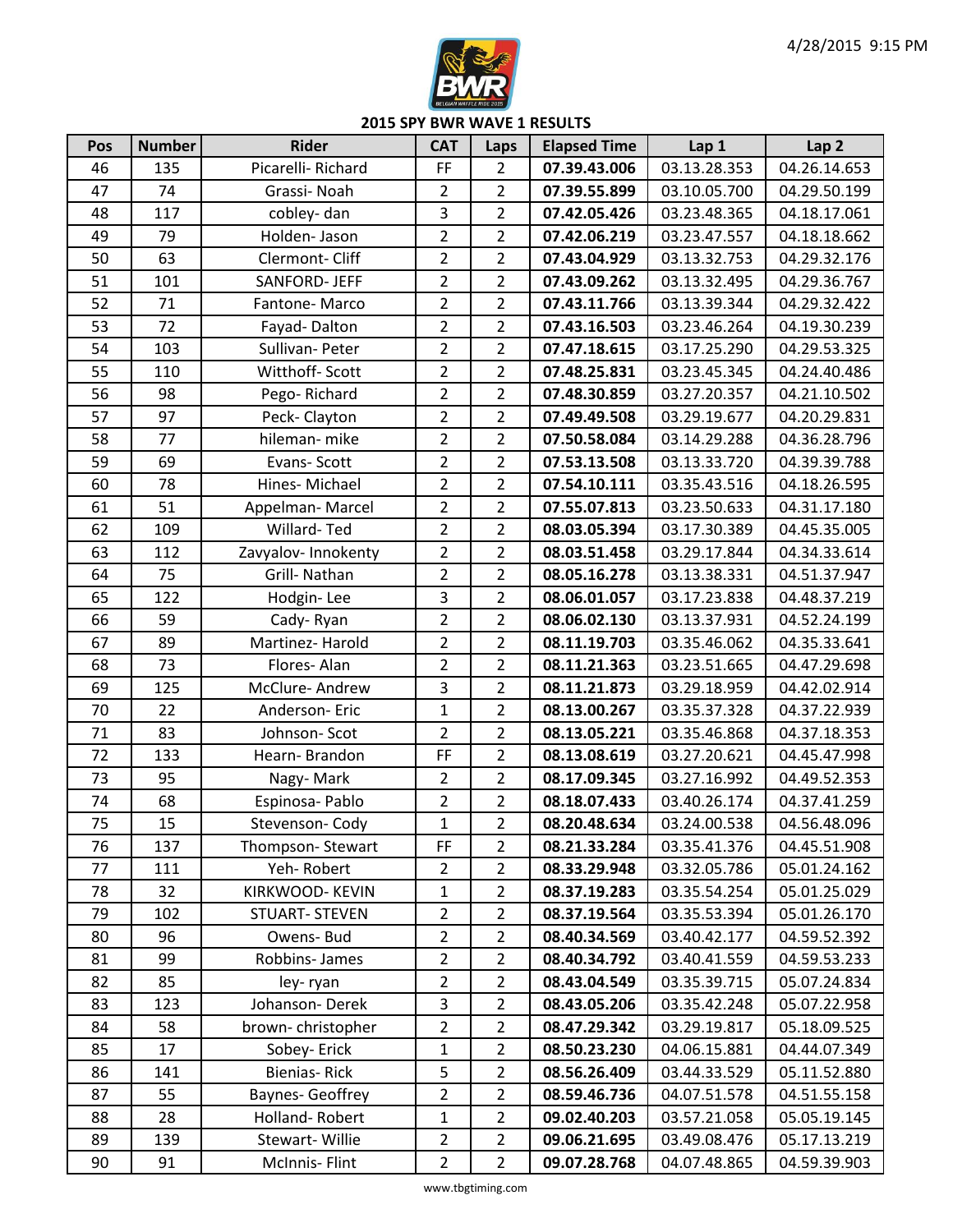

| Pos        | <b>Number</b>  | <b>Rider</b>               | <b>CAT</b>     | Laps             | <b>Elapsed Time</b> | Lap 1        | Lap <sub>2</sub> |
|------------|----------------|----------------------------|----------------|------------------|---------------------|--------------|------------------|
| 91         | 44             | Tzinberg- John             | 1              | $\overline{2}$   | 09.12.02.360        | 03.49.00.893 | 05.23.01.467     |
| 92         | 100            | Rooney-Kevin               | $\overline{2}$ | $\overline{2}$   | 09.19.44.923        | 03.34.26.504 | 05.45.18.419     |
| 93         | 62             | Cleaver-Brett              | 2              | $\overline{2}$   | 09.19.46.771        | 03.35.58.813 | 05.43.47.958     |
| 94         | 121            | Hanselaar- Gijs            | 3              | $\overline{2}$   | 09.23.56.301        | 03.54.39.315 | 05.29.16.986     |
| 95         | 126            | Pappe- Jim                 | 3              | $\overline{2}$   | 09.31.48.222        | 03.50.23.515 | 05.41.24.707     |
| 96         | 40             | Sterr-Michael              | $\mathbf{1}$   | $\overline{2}$   | 09.34.53.309        | 03.49.03.824 | 05.45.49.485     |
| 97         | 106            | Thompson- Christopher      | $\overline{2}$ | $\overline{2}$   | 09.42.32.703        | 03.48.59.569 | 05.53.33.134     |
| 98         | 124            | Lonergan- Christopher      | 3              | $\overline{2}$   | 11.30.39.961        | 04.55.51.778 | 06.34.48.183     |
| <b>DNF</b> | $\overline{3}$ | trebon-ryan                | FF             | $\mathbf{1}$     | 02.58.52.432        | 02.58.52.432 | $-1, -1$         |
| <b>UNK</b> | 20             | Abate-John                 | 1              | 1                | 03.01.44.167        | 03.01.44.167 | $-1$             |
| <b>DNF</b> | 116            | <b>Bostrom-Eric</b>        | 3              | 1                | 03.01.55.030        | 03.01.55.030 | $-1$             |
| <b>DNF</b> | 5              | Zabriskie-David            | $\overline{1}$ | $\mathbf 1$      | 03.01.59.805        | 03.01.59.805 | $-1$             |
| <b>UNK</b> | 127            | Goldman-Joshua             | 4              | $\mathbf{1}$     | 03.04.40.908        | 03.04.40.908 | --.--            |
| <b>DNF</b> | 149            | Steers-Ryan                | $\overline{2}$ | $\mathbf{1}$     | 03.04.41.883        | 03.04.41.883 | --,--            |
| <b>DNF</b> | 142            | King-Nathan                | $\mathbf{1}$   | $\mathbf{1}$     | 03.09.56.997        | 03.09.56.997 | $-1$             |
| <b>UNK</b> | 105            | Swinfard-Derric            | $\overline{2}$ | $\mathbf{1}$     | 03.17.34.057        | 03.17.34.057 | $-1$             |
| <b>UNK</b> | 23             | Correa-Gilbert             | $\mathbf 1$    | 1                | 03.23.59.673        | 03.23.59.673 | $-1$             |
| <b>UNK</b> | 60             | Campbell-Tait              | $\overline{2}$ | $\mathbf{1}$     | 03.35.42.897        | 03.35.42.897 | $-1$ . $-1$      |
| <b>UNK</b> | 65             | Coats-James                | $\overline{2}$ | $\mathbf{1}$     | 03.35.47.110        | 03.35.47.110 | $-1$             |
| <b>UNK</b> | 84             | Kotik-Steven               | $\overline{2}$ | $\mathbf{1}$     | 03.35.54.958        | 03.35.54.958 | $-1, -1$         |
| <b>UNK</b> | 53             | Barthel-Ben                | $\overline{2}$ | $\mathbf{1}$     | 03.37.43.844        | 03.37.43.844 | $-1$             |
| <b>UNK</b> | 46             | Wingo-Scott                | 1              | $\mathbf{1}$     | 03.45.23.783        | 03.45.23.783 | $-1$             |
| <b>DNF</b> | 113            | zitter-daniel              | $\overline{2}$ | $\mathbf{1}$     | 03.47.27.565        | 03.47.27.565 | $-1$             |
| <b>UNK</b> | 34             | Powell- Christopher        | $\mathbf{1}$   | $\mathbf{1}$     | 04.03.17.399        | 04.03.17.399 | --,--            |
| <b>UNK</b> | 54             | <b>Barthel- George</b>     | $\overline{2}$ | $\mathbf{1}$     | 04.10.07.893        | 04.10.07.893 | $-1, -1$         |
| <b>UNK</b> | 64             | cleveland-michael          | $\overline{2}$ | $\mathbf{1}$     | 04.21.52.293        | 04.21.52.293 | --,--            |
| <b>DNF</b> | 61             | Chaisawasdi- Chary         | $\overline{2}$ | $\mathbf{1}$     | 05.32.48.263        | 05.32.48.263 | $-1, -1$         |
| <b>DNS</b> | $\overline{4}$ | Powell-Don                 | $\mathbf{1}$   | $\mathbf 0$      | $-1 - 1 - 1 = 0$    | --.--        | --.--            |
| <b>DNS</b> | 11             | Prenzlow-Brent             | 1              | $\pmb{0}$        | --.--               | $-1$         | $-1$             |
| <b>DNS</b> | 19             | Smith-Charon               | $\mathbf{1}$   | $\pmb{0}$        | --.--               | $-1, -1$     | $-1$             |
| <b>DNS</b> | 27             | Frank-Chris                | 1              | $\boldsymbol{0}$ | --.--               | $--, --$     | --.--            |
| <b>DNS</b> | 30             | Johnson-Michael            | 1              | $\mathbf 0$      | --.--               | --.--        | --.--            |
| <b>DNS</b> | 31             | kam-danny                  | 1              | $\boldsymbol{0}$ | --.--               | --.--        | --.--            |
| <b>DNS</b> | 33             | Meeker-Richard             | 1              | $\boldsymbol{0}$ | --.--               | $--, --$     | --.--            |
| <b>DNS</b> | 47             | Brown-Nathan               | 1              | $\mathbf 0$      | --.--               | $-1.1$       | --.--            |
| <b>DNS</b> | 48             | Nathan-King                | 1              | $\boldsymbol{0}$ | --.--               | $--, --$     | --.--            |
| <b>DNS</b> | 49             | Nelson-Thomas              | 1              | $\mathbf 0$      | --.--               | --.--        | --.--            |
| <b>DNS</b> | 50             | Allec-Michael              | 2              | $\pmb{0}$        | --.--               | $-1, -1$     | --.--            |
| <b>DNS</b> | 66             | Cuttler-Matt               | 2              | $\mathbf 0$      | --.--               | --.--        | --.--            |
| <b>DNS</b> | 76             | Grothe- Elliot             | $\overline{2}$ | $\boldsymbol{0}$ | --.--               | --.--        | --.--            |
| <b>DNS</b> | 86             | Lonergan- Greg             | 2              | $\boldsymbol{0}$ | $- - - - -$         | $-1, -1$     | --.--            |
| <b>DNS</b> | 90             | Mcgee-Tim                  | 2              | $\mathbf 0$      | --.--               | $-1. - -$    | --.--            |
| <b>DNS</b> | 92             | mendigochea- carlos matias | $\overline{2}$ | $\boldsymbol{0}$ | --.--               | $--, --$     | --.--            |
| <b>DNS</b> | 93             | Miller-David               | 2              | $\boldsymbol{0}$ | --.--               | --.--        | --.--            |
| <b>DNS</b> | 94             | Moston-Chad                | 2              | $\pmb{0}$        | --.--               | --.--        | --.--            |

www.tbgtiming.com